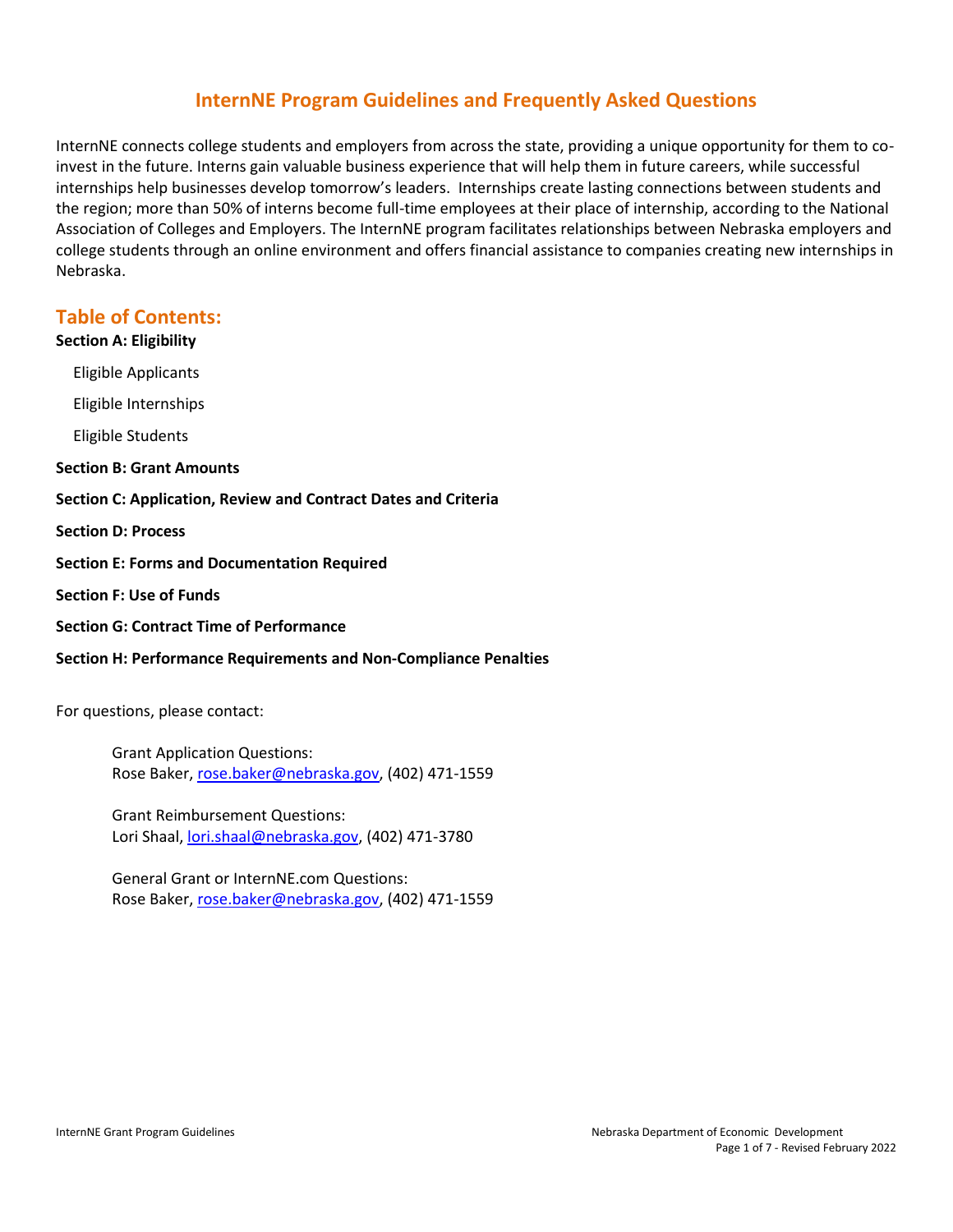# **Section A: Eligibility**

To be eligible, the applicant, internship and student must meet all of the following requirements:

# <span id="page-1-0"></span>**Eligible Applicants**

Eligible applicants are businesses with physical operations facilities in Nebraska, including for-profit businesses and nonprofit organizations. State and federal government entities, governmental subdivisions (including counties, cities, villages, school districts, metropolitan utilities districts, or any other subdivision of the state, which receive revenue raised by taxation), and public and private colleges and universities are not eligible to apply for funding from the InternNE program.

# <span id="page-1-1"></span>**Eligible Internships**

- 1. An internship is the employment of a Student in a professional or technical position for a limited period of time, by a business in Nebraska, in which the Student (a) gains valuable work experience, (b) increases knowledge that assists with career decision-making, and (c) assists the business in accelerating short-term business objectives.
- 2. The internship must be a Net New Internship. This means the internship position is filled on or after the date of application.
	- **a.** An applicant with 100 or more employees company-wide at the time of application must also fill the business internship baseline (the highest number of interns employed by the business and located in Nebraska at one time during the twelve months prior to the application date). **Businesses will be required to first fill the number of positions in their baseline before filling and requesting reimbursement for internships approved by the InternNE grant funds.**
- 3. The internship must be completed within a period of no more than twelve (12) months and for a sufficient duration to allow the student to gain significant valuable work experience and knowledge. Sufficient duration will be determined individually for each application and internship description. (Internships that are of a sufficient duration are typically at least 240 hours.)
- 4. The internship must pay at least the current state minimum wage, currently \$9.00 per hour.
- 5. The internship must be completed within the State of Nebraska.
- 6. The internship must not result in internships constituting more than 50% of the company workforce in Nebraska. InternNE is not intended to be support for indefinite or part-time employment. Internship positions may not take the place of permanent full-time positions.
- 7. The internship must not be provided for the purpose of meeting required residency or clinical hours per the student's program requirements.
- 8. An intern may be allowed to telecommute if the business is located more than 30 miles from the college or university in which the intern is enrolled, and if the college or university is in Nebraska. The business must receive written preapproval from the Department to hire an intern that will telecommute or for an intern to transition to a telecommuting internship.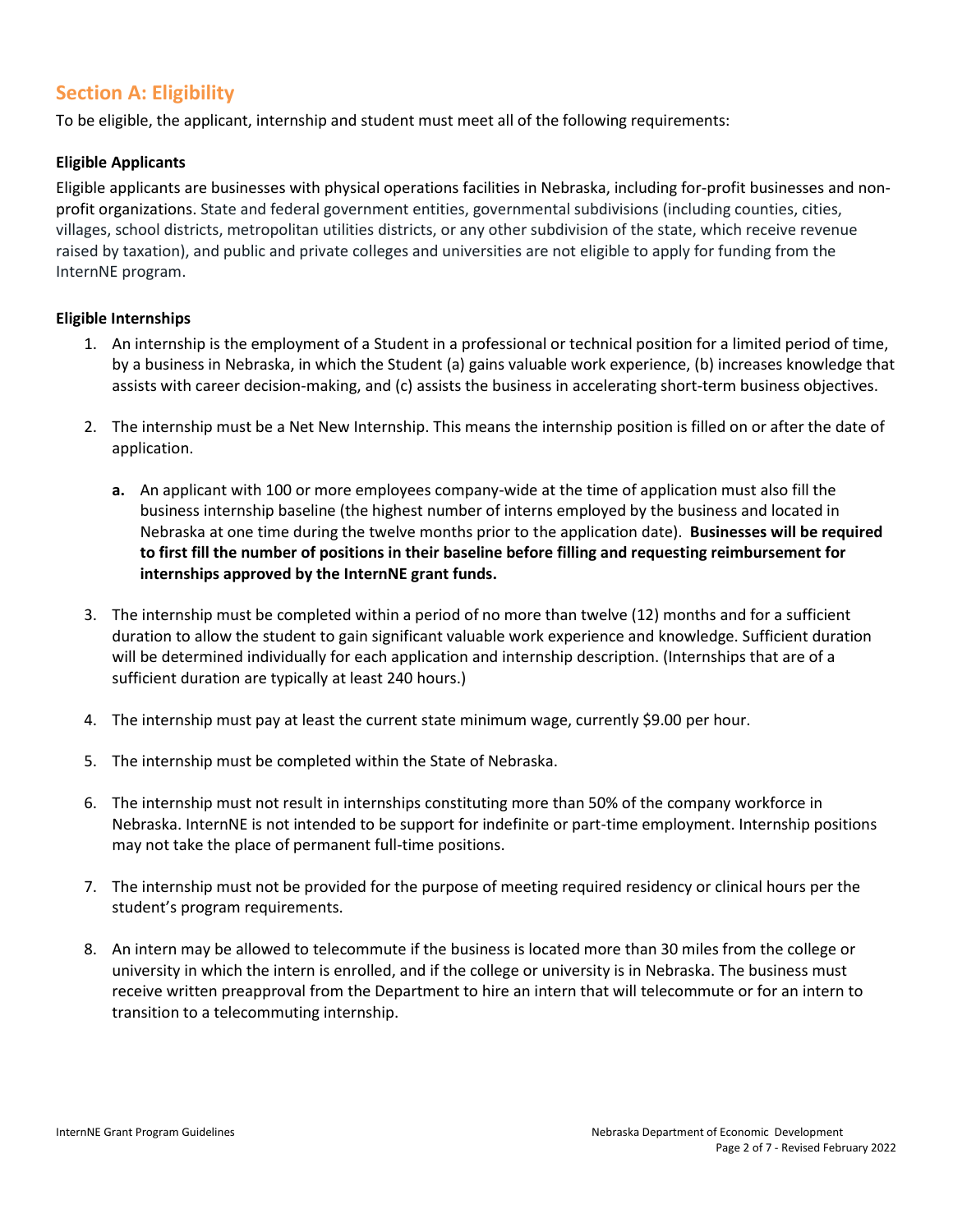### <span id="page-2-0"></span>**Eligible Students**

An eligible student is any person who:

- 1. Is in eleventh or twelfth grade in a public or private high school; *or*
- 2. Is enrolled full-time in a college, university, or other institution of higher education; *or*
- 3. Applies for an Internship within six months following graduation from a college, university, or other institution of higher education

Students employed by the business must start on or after the business' application date. Students who start before the business' application date are not eligible for InternNE positions.

# <span id="page-2-1"></span>**Section B: Grant Amounts**

### **Level of Grant**

Businesses will be awarded grants of up to 50% the cost of the internship and may request grants from the Department of up to \$5,000 per internship. The business will be required to provide a match equal to 50% of the cost of the internship.

### **Pell Grant Recipients**

Businesses will have the opportunity to submit a supplemental application to the Department requesting up to \$2,500 in additional funds (dependent on availability of funds) or an increased match by the Department equal to 75% of the total grant amount per internship. This supplemental application will require the business to hire students who are Federal Pell Grant recipients at the time the student applies to the internship. The business will be responsible for providing the Department with documentation to prove that the student is a Federal Pell Grant recipient.

#### **Maximum Number of Grants**

<span id="page-2-2"></span>A business will be limited to a maximum of 10 awarded internships and to no more than 5 awarded internships per location in a fiscal year (July 1 to June 30). A business may apply for no more than two consecutive grants for the same Student.

# **Section C: Application, Review and Contract Date and Criteria**

#### **Application, Review and Contract Schedule**

Applications will be accepted during the Application Dates below and evaluated based on the information provided in the application and internship job posting, plus information obtained by Department staff. The Director of the Department or a Designee maintains the discretion to award grants at any time. InternNE Grant timeline:

| <b>Application Date</b> | <b>Application Deadline</b> | Date of Notice of     | <b>Contract Start Date</b>      |
|-------------------------|-----------------------------|-----------------------|---------------------------------|
|                         |                             | <b>Awards/Denials</b> | (1 year contract)               |
| February 15, 2022       | March 15, 2022              | March 28, 2022        | March 15, 2022 – March 15, 2023 |

- *Application Date:* Applications and internship postings must be submitted during this timeframe to be considered for a grant award. This is, also, the date that the business submitted the application on InternNE.com and eligible students must start on or after the Application Date to be eligible for InternNE funds.
- *Application Deadline:* In order for an application to be included in the review cycle the internship description(s) **and** application must be submitted on [InternNE.com](https://www.internne.com/) on or before the Application Deadline. Applications received after the Application Deadline will not be considered for funding.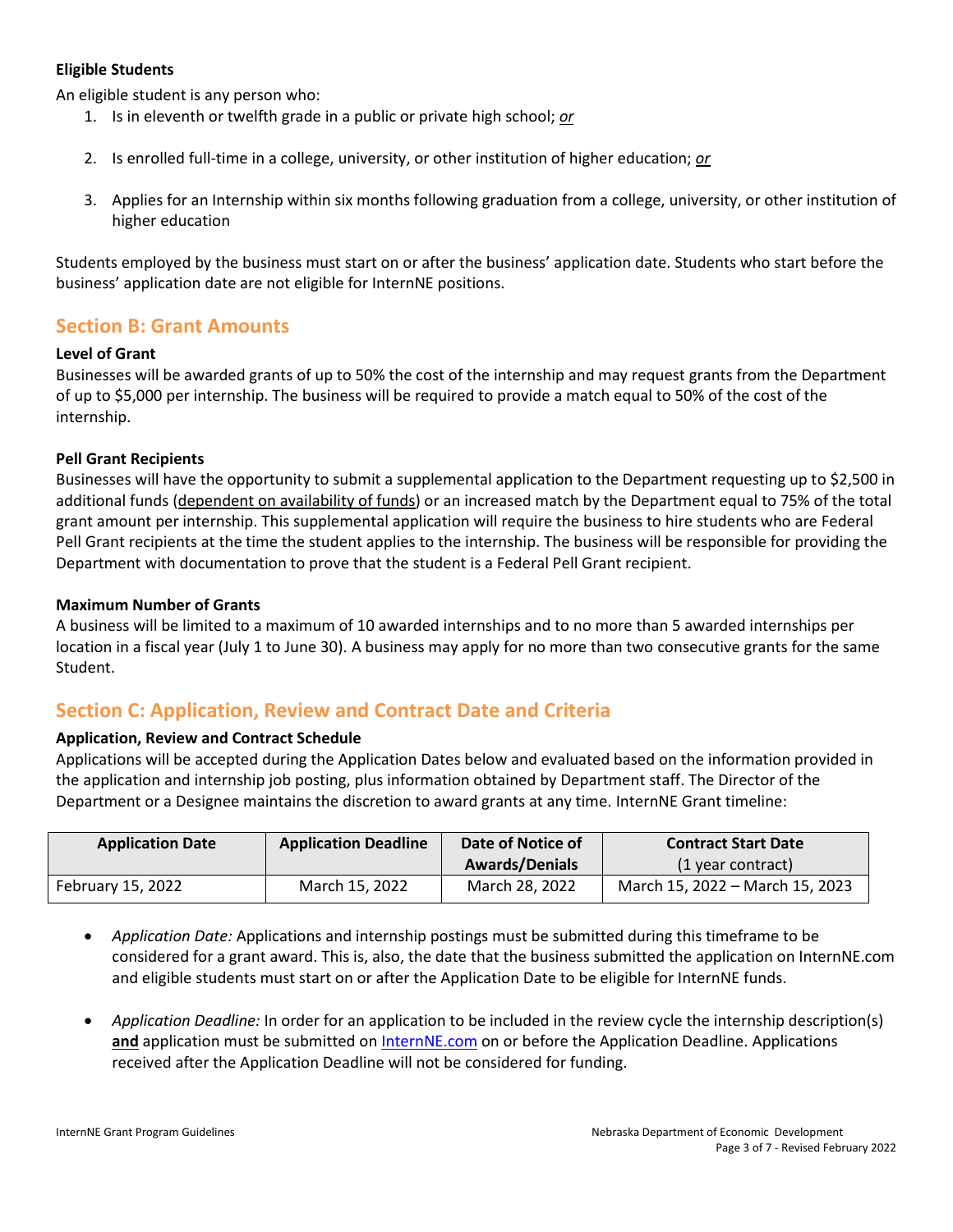- *Contract Start Date*: If the applicant is awarded an InternNE grant, the contract will begin on the Contract Start Date for one year. Only costs incurred on or after the Contract Start Date may be eligible for reimbursement.
- *Contract End Date*: Only costs incurred on or before the Contract End Date may be eligible for reimbursement. All forms and reimbursement requests must be submitted on [InternNE.com](https://www.internne.com/) on or before 30 days after the Contract End Date.

Should funds allow and another round of applications is available, a company may apply for a consecutive grant of InternNE funds by completing a new application and following the same award process as an original application.

### **Application Review Criteria**

The Department will evaluate applications competitively; approval and the amount granted per internship will be dependent on the availability of funds. The Department reserves the right to fund internships at its discretion.

The Department *may* preference internships with these attributes:

- Include opportunities to develop internship goals that are related to the professional goals of the intern
- Include tasks and responsibilities that have a purpose beyond advancing the operations of the employer or that is work that a regular employee would routinely perform
- Include minimal menial tasks
- Would require an associates or bachelor's degree if the position were a full-time permanent position rather than an internship
- Provide a mentor or supervisor that will work closely with the intern
- Provides a competitive wage in their occupation/major
- Internship is within the STEM field or in an H3 (high wage, high skill, high demand) occupation in Nebraska
- Internships is within an industry or business with a significant economic impact in the project area
- Internship is located outside of Lancaster, Douglas or Sarpy Counties (the importance of state support for economic development in rural and economically distressed areas will be taken into account)
- Intend to hire an intern as a FT permanent employee after the internship

#### **Supplemental Application for Pell Grant Recipients**

Businesses may submit a supplemental application to the Department requesting up to \$2,500 in additional funds per internship (dependent on availability of funds) or an increased match by the Department equal to 75 percent of the total grant amount per internship. The supplemental application will require businesses to hire students who are Pell Grant recipients at the time the student applied to the internship.

The business will be responsible for providing the Department with documentation to show that the student is a Pell Grant recipients within 30 days of the student hire date, or if the student has already been hired, within 30 days of the contract start date, whichever is later. Documentation should be emailed to [lori.shaal@nebraska.gov.](mailto:lori.shaal@nebraska.gov) Acceptable documentation is a letter from the student's college or university stating that the student received a Pell Grant for the current academic year.

<span id="page-3-0"></span>The supplemental application does not take the place of the full InternNE application and should only be submitted after the full application has been completed and submitted. The supplemental application will not be reviewed or considered for funding until the full InternNE application has been submitted.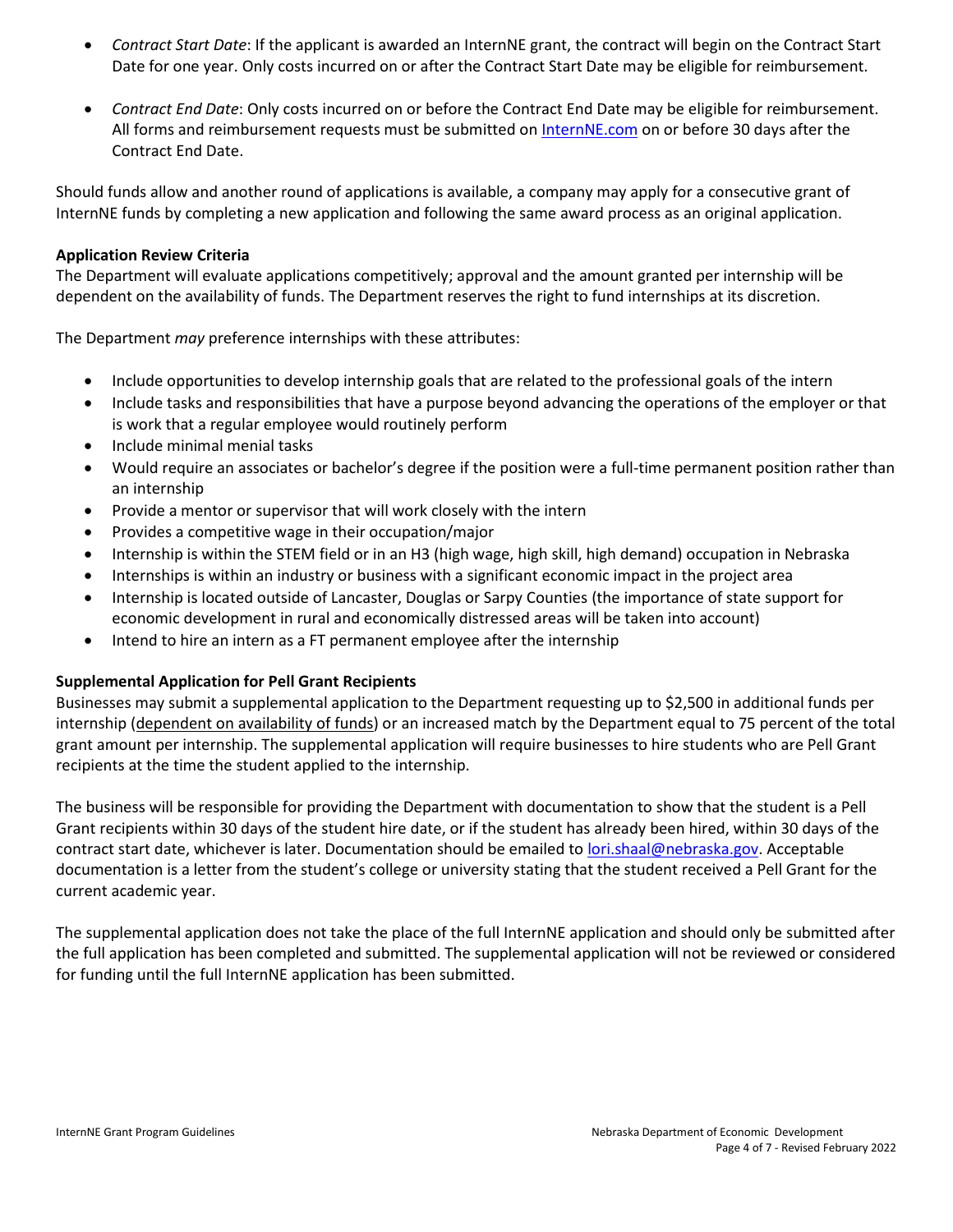# **Section D: Process**

# **1. Register on [www.InternNE.com](http://www.internne.com/)**

All companies and contacts must first register for an Employer InternNE account at [InternNE.com.](https://www.internne.com/)

# **2. Create/Post Internships on [www.InternNE.com](http://www.internne.com/)**

Located within the 'Home' section, select 'Create Internship Posting', complete form and submit. All internships requesting funds must have a description, location and wage specified to be reviewed with your InternNE application – **if you do not specify one these items your application will not be reviewed**. Also, please be sure to specify if and when you would like for your internship to be posted live (and viewable to students).

# **3. Submit Application on [www.InternNE.com](http://www.internne.com/)**

Located within the 'Home' section, under 'Apply for Grants' section. Select 'InternNE Grant Application (January 2021)', complete and submit form.

# **4. Application Review**

# **5. Application Approval – Receive Notice of Award/Denial**

Applicants will receive a notice of award/denial via email around the Contract Start Date of the cycle they are applying for. If awarded, your award information will be visible to the company's primary contact on [www.InternNE.com](http://www.internne.com/) within the 'Your Grant Award' section of your InternNE account.

# **6. Complete ACH Form & Execute Contract**

An ACH Form will be emailed to the primary contact and must be completed and submitted via email to [lori.shaal@nebraska.gov.](mailto:lori.shaal@nebraska.gov) The ACH Form can also be found in the Document Library section of your InternNE account.

A contract will be created and funds will be reserved for one year from the Contract Start Date. The contract will contain the following: obligations for the project ,State funding approved and requirements for use of those funds, time of performance, reimbursement schedule, business reporting requirements, any special terms and conditions to the project established by the Department, Accounting, auditing, conflict of interest, political activity and civil rights requirements, non-compliance definitions and penalties, DED monitoring provision, Non-performance penalties, etc.

Once the contract is provided to you via email, the contract must signed by the authorized individual and emailed to [lori.shaal@nebraska.gov](mailto:lori.shaal@nebraska.gov) o[r rose.baker@nebraska.gov.](mailto:rose.baker@nebraska.gov)

# **7. Hiring Students**

Students employed by a business may start on or after the business' application date. Students who start before the business' application date are not eligible for InternNE positions. However, wages paid before the contract start date will not be reimbursed.

# **8. Student Completes Student Verification Form (SVF) o[n www.InternNE.com](http://www.internne.com/)**

Once the internship has been filled, the student must first register for a Student account on InternNE.com to gain access to required student forms. Once the student has registered they will have access to the required student forms. To fill out the SVF, from the 'Home' page, select 'Student Verification Form', select 'Add New Student Verification Form', complete and select submit at the bottom of the page.

# **9. Student Completes the Student Evaluation Form on [www.InternNE.com](http://www.internne.com/)**

The form is located online within the student's 'Home' section, select 'Student Evaluation Form', complete and submit. The Student Evaluation Form is required in order for the business to receive reimbursement.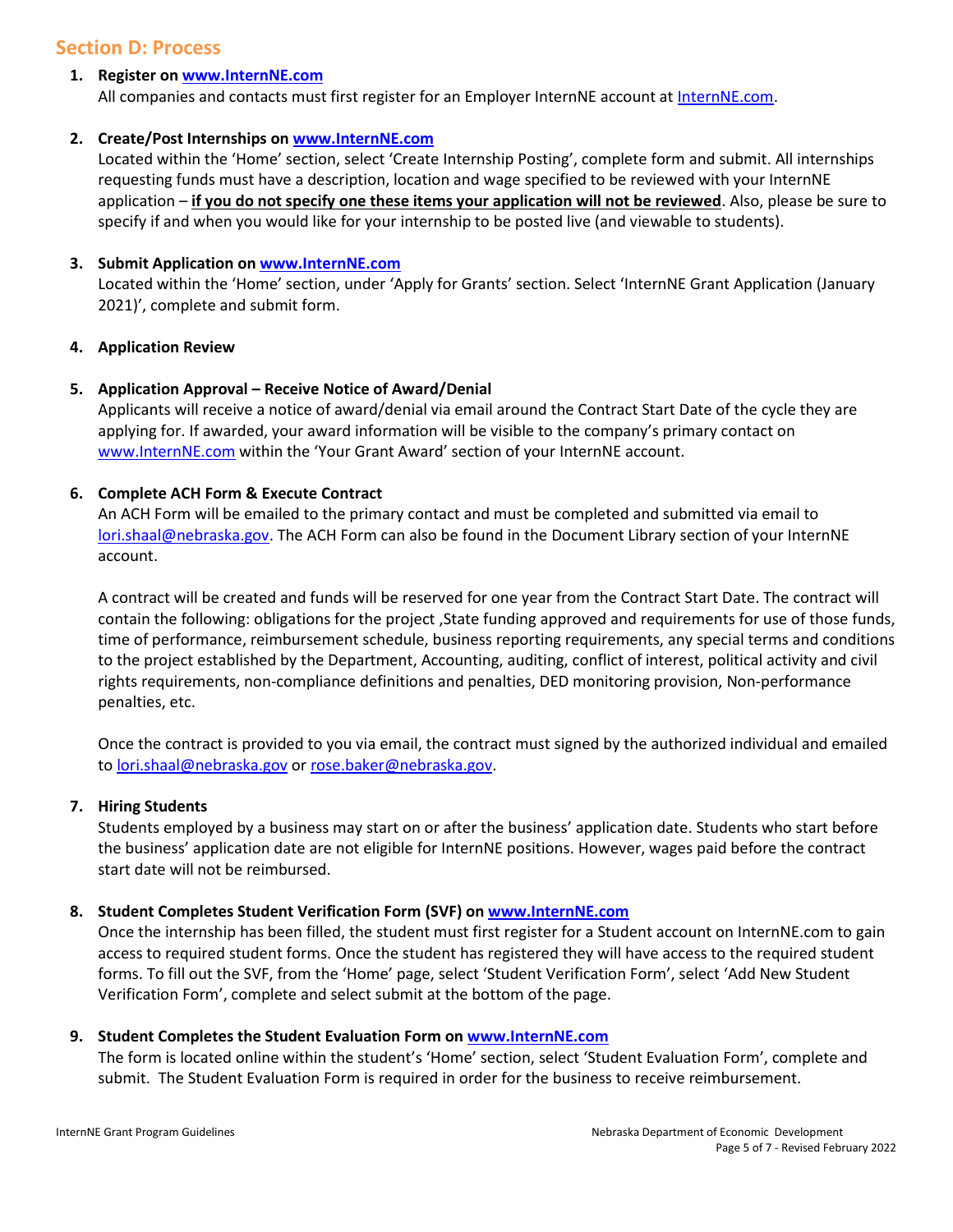# **10. Complete the Completion Form/Reimbursement Request Form on [www.InternNE.com](http://www.internne.com/)**

The Completion Form/Reimbursement Request Form is located online within the business 'Home' section, select 'Completion Form/Reimbursement Request', select student, complete and submit the form. The Completion Form/Reimbursement Request is required in order for the business to receive reimbursement.

### **11. Submit payroll records**

Payroll records must be provided t[o lori.shaal@nebraska.gov](mailto:lori.shaal@nebraska.gov) in order for your reimbursement request to be processed. Payroll records must show the student's total wages, hours and weeks worked.

### **12. Receive reimbursement deposit**

Once all three forms (SVF, Student Evaluation Form, and Completion Form/Reimbursement Request) and documentation is submitted and reviewed by staff you will receive an email confirmation. The requested amount is typically deposited within 10 to 15 business days after approval.

# <span id="page-5-0"></span>**Section E: Forms and Documentation Required**

### **Timing of Disbursements**

InternNE grants are disbursed on a reimbursement basis. Reimbursements are upon completion of an internship by an intern and within 30 days of the completion of the internship, within 30 days of incurring the maximum grant allowance, or within 30 days of the Contract End Date. All disbursements will be made on a proportional basis, with a minimum match from the business required, either 50 or 75 percent, depending on whether the company submitted a supplemental application to hire Federal Pell Grant recipients and contractual terms.

### **Forms and Documentation Required**

No funds will be disbursed until all three forms and reports from the intern and business are received. Please follow the steps outlined above and detailed in the contract.

- a) **Executed Contract**: the authorized individual must sign the contract; the contract must be emailed to the Department [\(rose.baker@nebraska.gov](mailto:rose.baker@nebraska.gov) or [lori.shaal@nebraska.gov\)](mailto:lori.shaal@nebraska.gov).
- b) **ACH Form:** completed by the business and required by the State to reimburse your business account directly; please submit form to [rose.baker@nebraska.gov](mailto:rose.baker@nebraska.gov) or [lori.shaal@nebraska.gov.](mailto:lori.shaal@nebraska.gov)
- c) **Student Verification Form**: this is completed on [InternNE.com](http://www.internne.com/) by the student at the beginning of their internship.
- d) **Student Evaluation Form**: this is completed on [InternNE.com](http://www.internne.com/) by the student at the end of their internship.
- e) **Internship Completion Form/Reimbursement Request**: this form is completed on [InternNE.com](http://www.internne.com/) by the business at the end of each student's internship. After submitting this form, email Lori Shaal at [lori.shaal@nebraska.gov.](mailto:lori.shaal@nebraska.gov)
	- **Supporting Documentation:** Documentation of the student's wages earned and hours and weeks worked is required with the Reimbursement Request Form. Submit this documentation directly to [lori.shaal@Nebraska.gov.](mailto:lori.shaal@Nebraska.gov)

# <span id="page-5-1"></span>**Section F: Use of Funds**

#### **Eligible Use of the Funds**

<span id="page-5-2"></span>Eligible uses of the InternNE funds are the wages of the eligible intern. Eligible matching funds are wages of the eligible intern. Any activities not specifically authorized in the business' contract are ineligible to be carried out with InternNE funds.

# **Section G: Contract Time of Performance**

# **Contract Period**

Student Verification Forms must be submitted within the 12-month period and must be received by the Department no later than 30 days after the Intern's first day of employment with the business. All costs must be incurred within the 12 month contract time of performance.